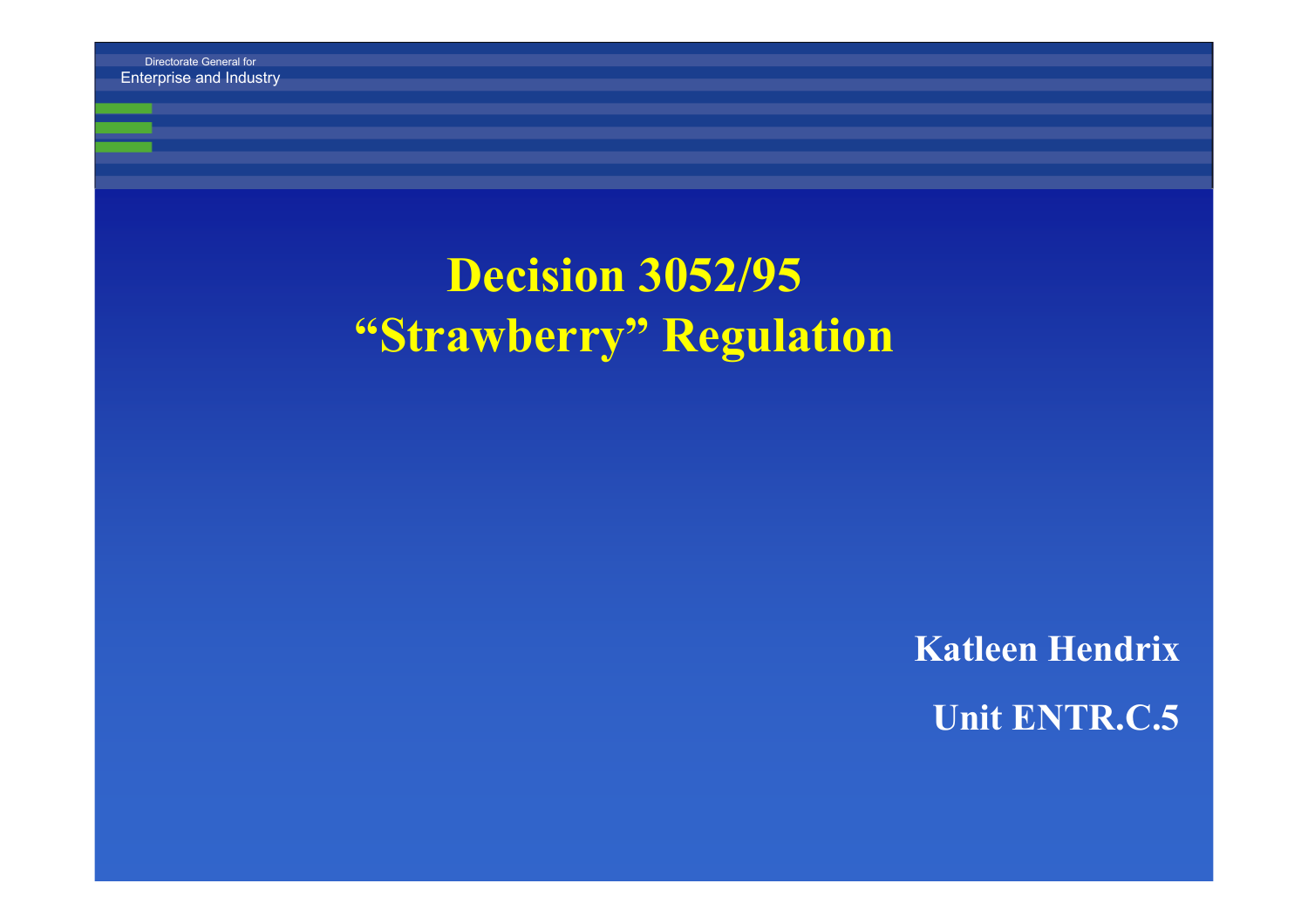#### **Decision 3052/95 (1)**

¾ Decision 3052/95 of the European Parliament and of the Council of 13 December 1995 establishes a procedure for the exchange of information on individual cases of refusal to apply the principle of free movement of goods within the Community.

¾ (Official Journal of 30 December 1995, No L 321, p. 1)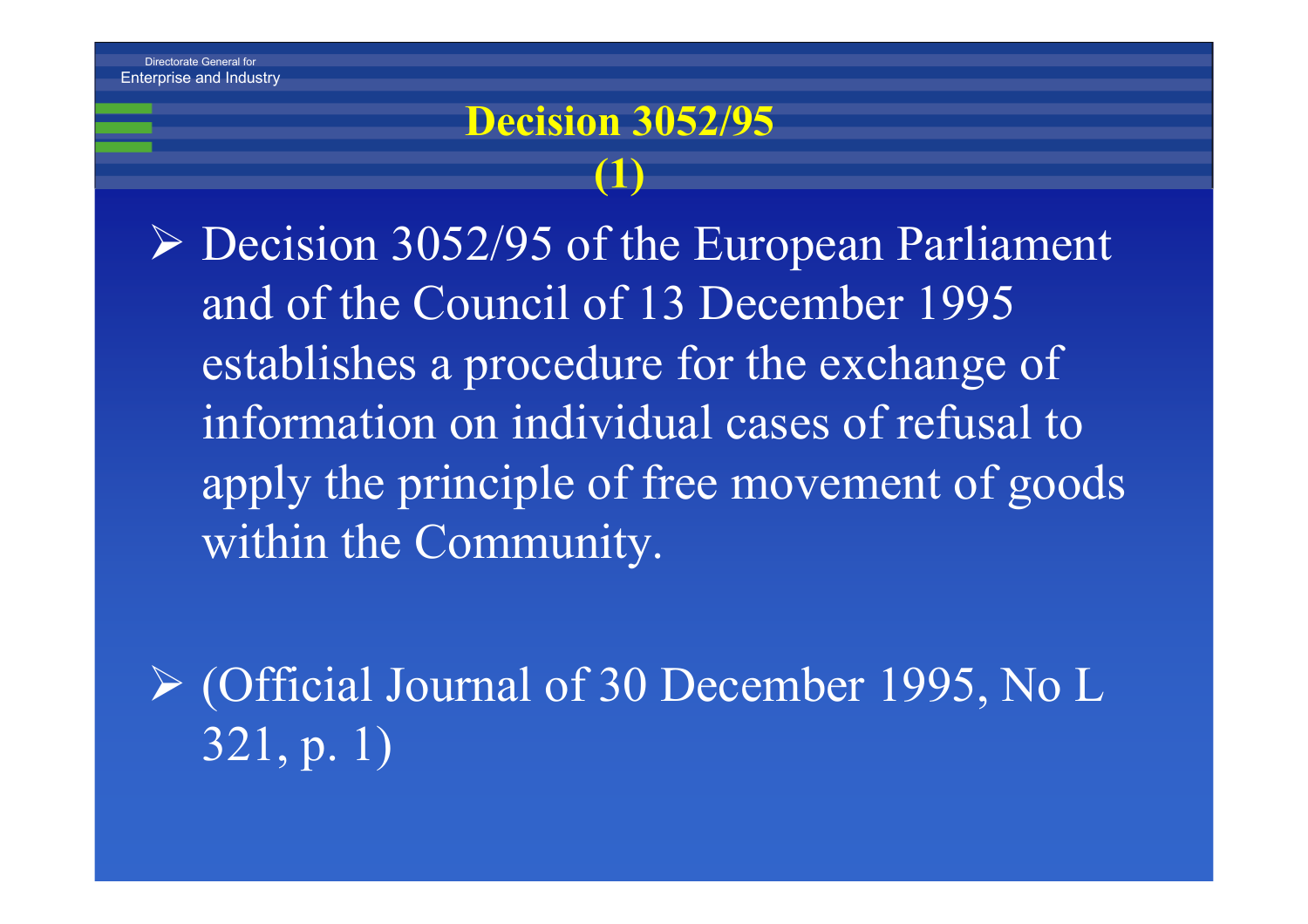#### **Decision 3052/95 (2)**

¾This procedure should not be confused with the obligation of Member States to notify their draft technical regulations in advance (Directive 98/34/EC).

¾This procedure is not an inspection or autorisation procedure.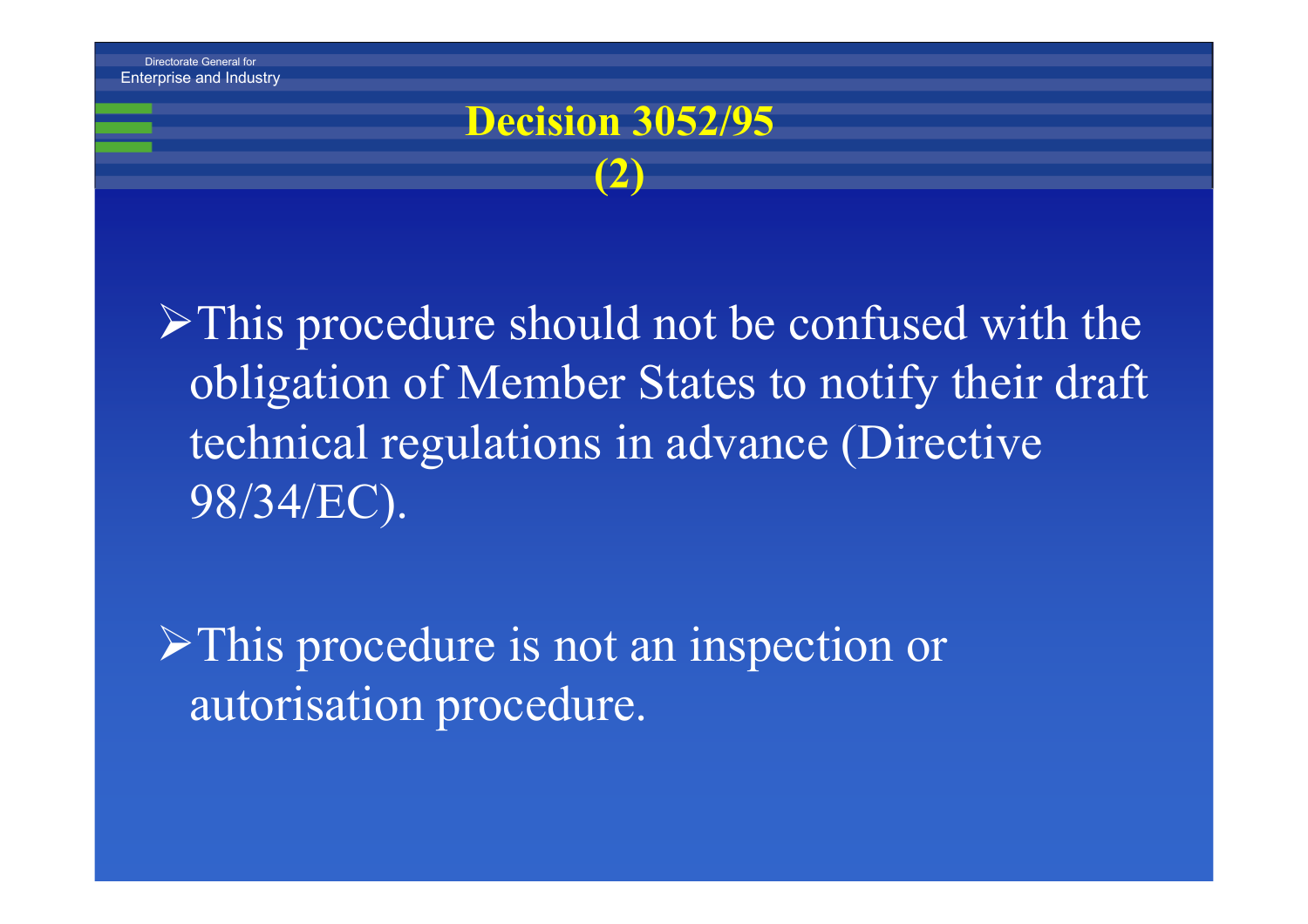#### **Decision 3052/95 (3)**

¾ The procedure is a means to increase transparency with regard to exceptions to the principle of free movement of goods.

¾ The procedure is designed to help keep Member States and the Commission informed**.**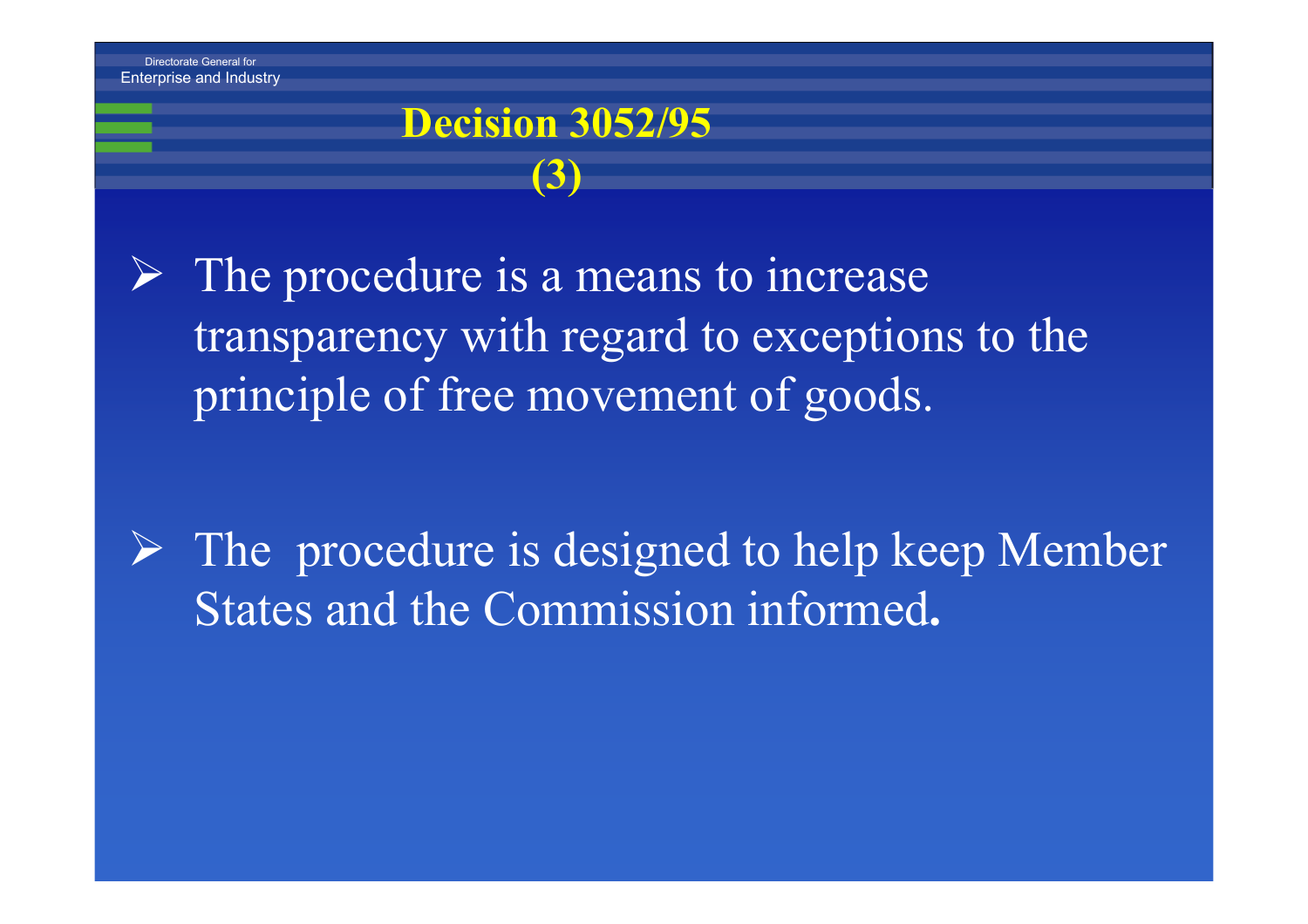#### **Decision 3052/95 (4)**

#### ¾ Main obligations:

- ¾Designate competent national authority
- $\triangleright$  Notify the Commission when taking steps to prevent free movement or marketing of a particular model of type of product lawfully produced or marketed in another MS

When the effect of the measure is a general ban, refusal to allow on the market, modification or withdrawal of the product.

¾Use information sheet attached to the Decision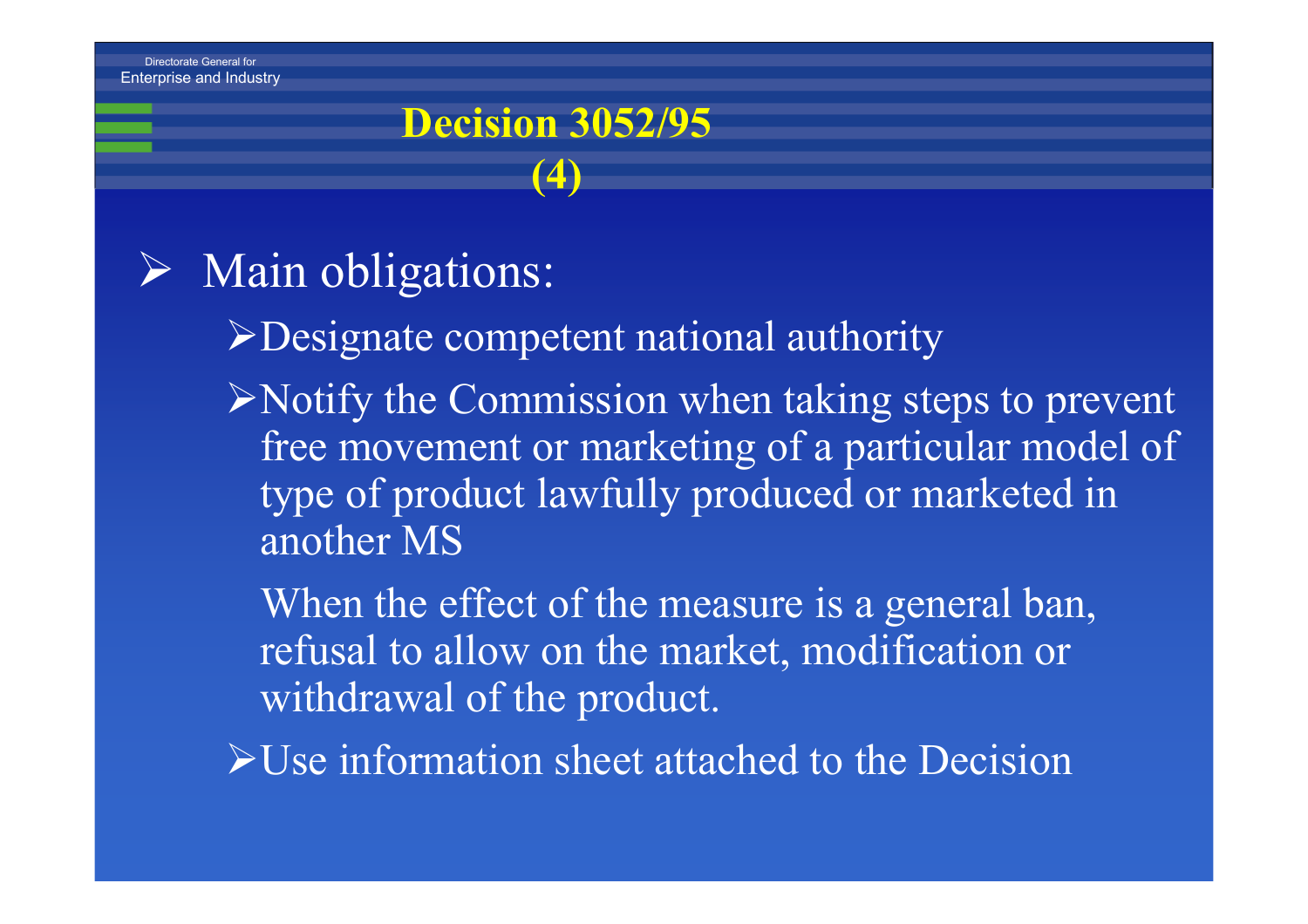## **Decision 3052/95 (5)**

#### $\triangleright$  Link to mutual recognition:

- The procedure enables identification of the sectors where there is a high concentration of difficulties regarding mutual recognition.
- The procedure aims at transparency of individual decisions regarding the application of mutual recognition.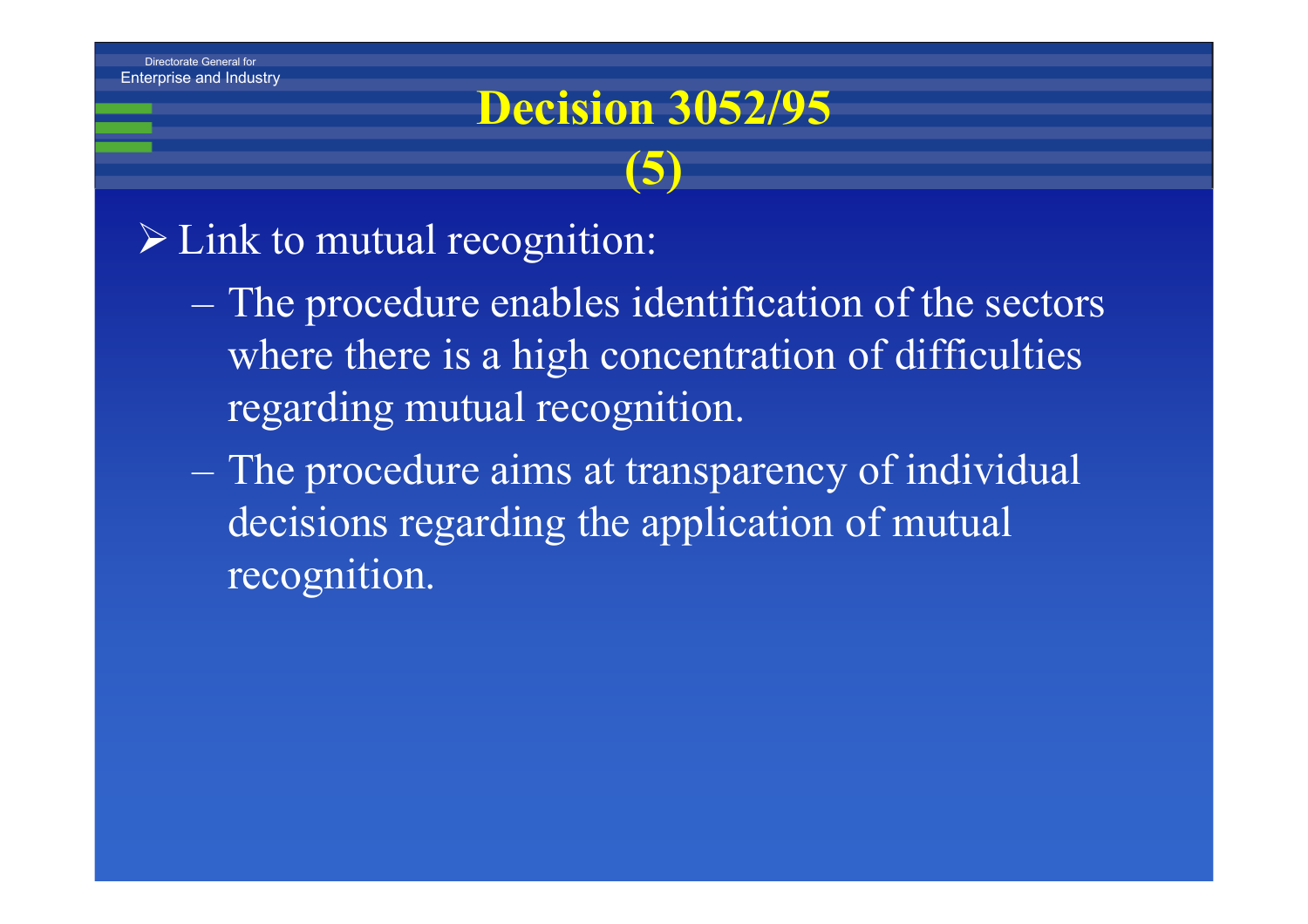# **Decision 3052/95 (6)**

- ¾ Recent judgment of the Court of Justice:
	- $\bullet$ Case C-432/03 Commission against Portugal

"by failing to take account of approval certificates issued by other Member States (…), and by not informing the Commission of such a measure, the Portuguese Republic has failed to fulfil its obligations under Articles 28 EC and 30 EC and under Articles 1 and 4(2) of Decision No 3052/95/EC of the European Parliament and of the Council of 13 December 1995 establishing a procedure for the exchange of information on national measures derogating from the principle of the free movement of goods within the Community"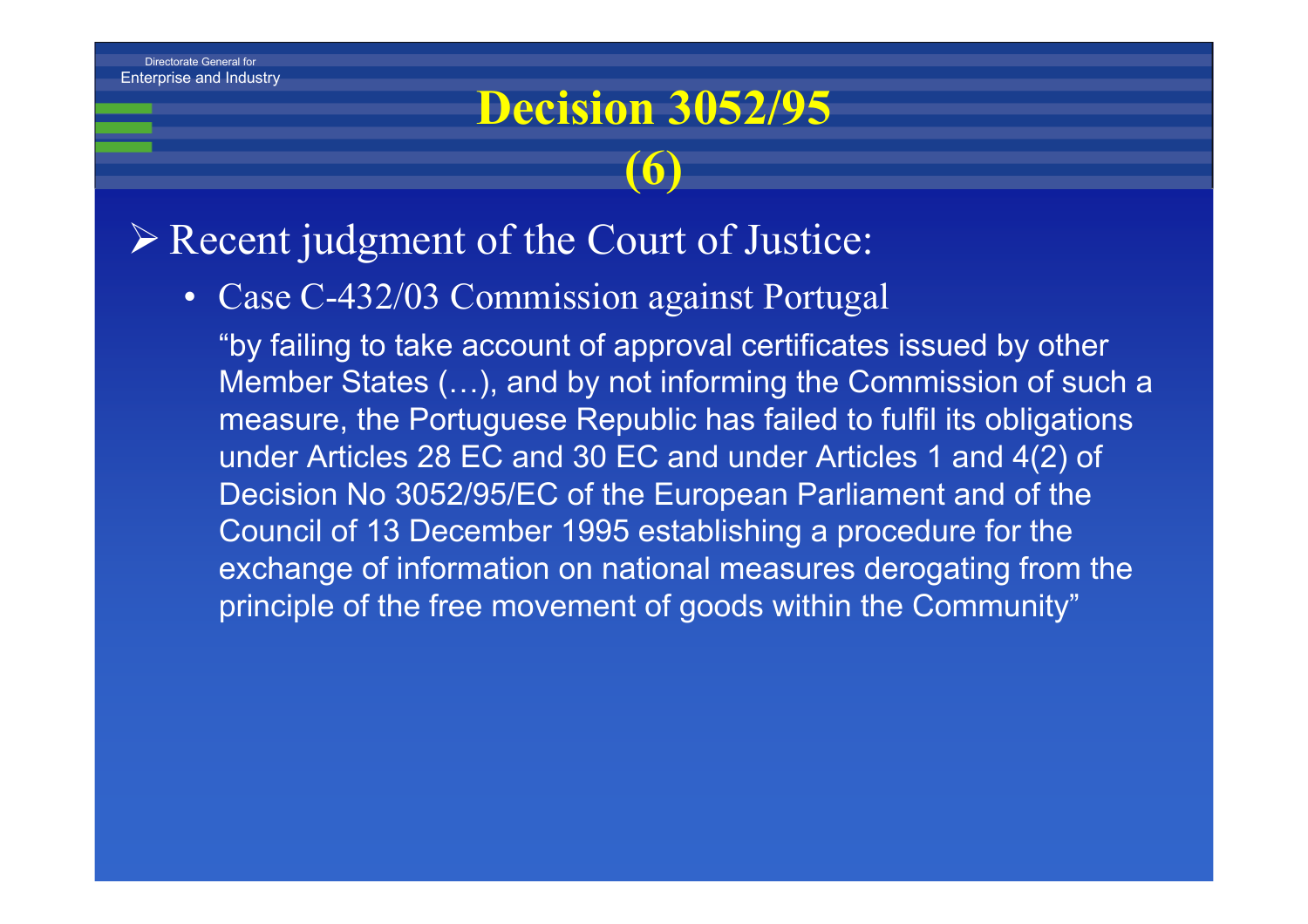## **« Strawberry » Regulation (1)**

¾ Council Regulation (EC) No 2679/98 of 7 December 1998 on the functioning of the internal market in relation to the free movement of goods among the Member States (Official Journal of 12 December 1998, L 337/8)

¾ Aims, in a nutshell, to ensure free movement of goods in cases of blockades of roads, ports or railways.

 $\triangleright$  To this end, it sets up an information and monitoring mechanism.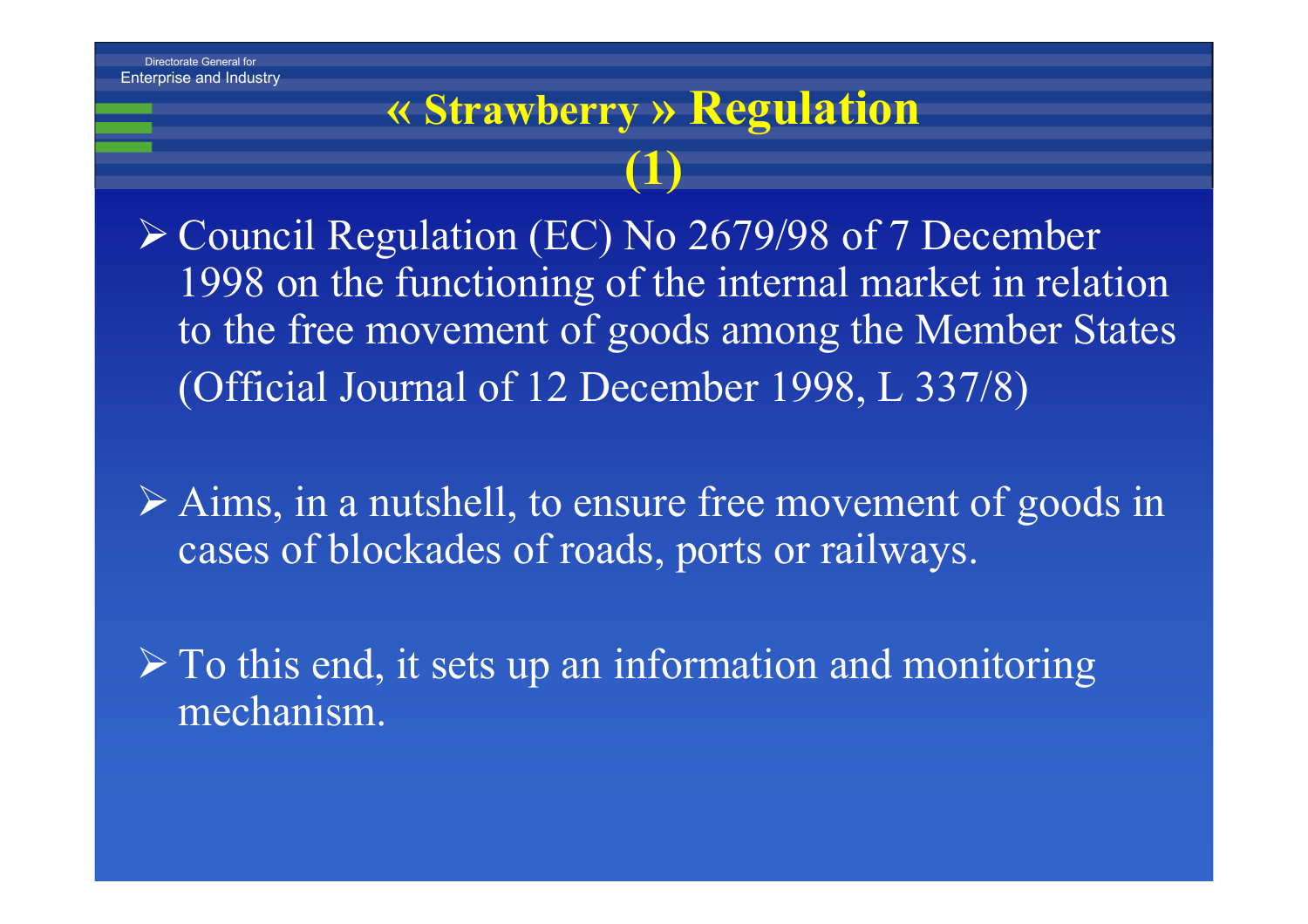# **« Strawberry » Regulation (2)**

- • Main obligations:
	- Appoint a contact point/person to be part of the EC-wide network
	- In case obstacle occurs or is threatened, immediately transmit information to Commission / Commission transmits to the rest of the network
	- Respond to information requests from Commission/MS
	- In case obstacle occurs, take all necessary and proportionate measures to assure free movement of goods
	- Inform Commission of measures / Commission transmits to rest of network
- $\bullet$  Balance free movement of goods against other rights such as right of freedom of expression or right of freedom to meet in restricting the exercise of those rights Power of discretion (ECJ, Case 112/00, Schmidberger)
- $\bullet$  The Regulation has the strength of exercising peer pressure on Member States in cases of serious disruption of the free movement of goods.